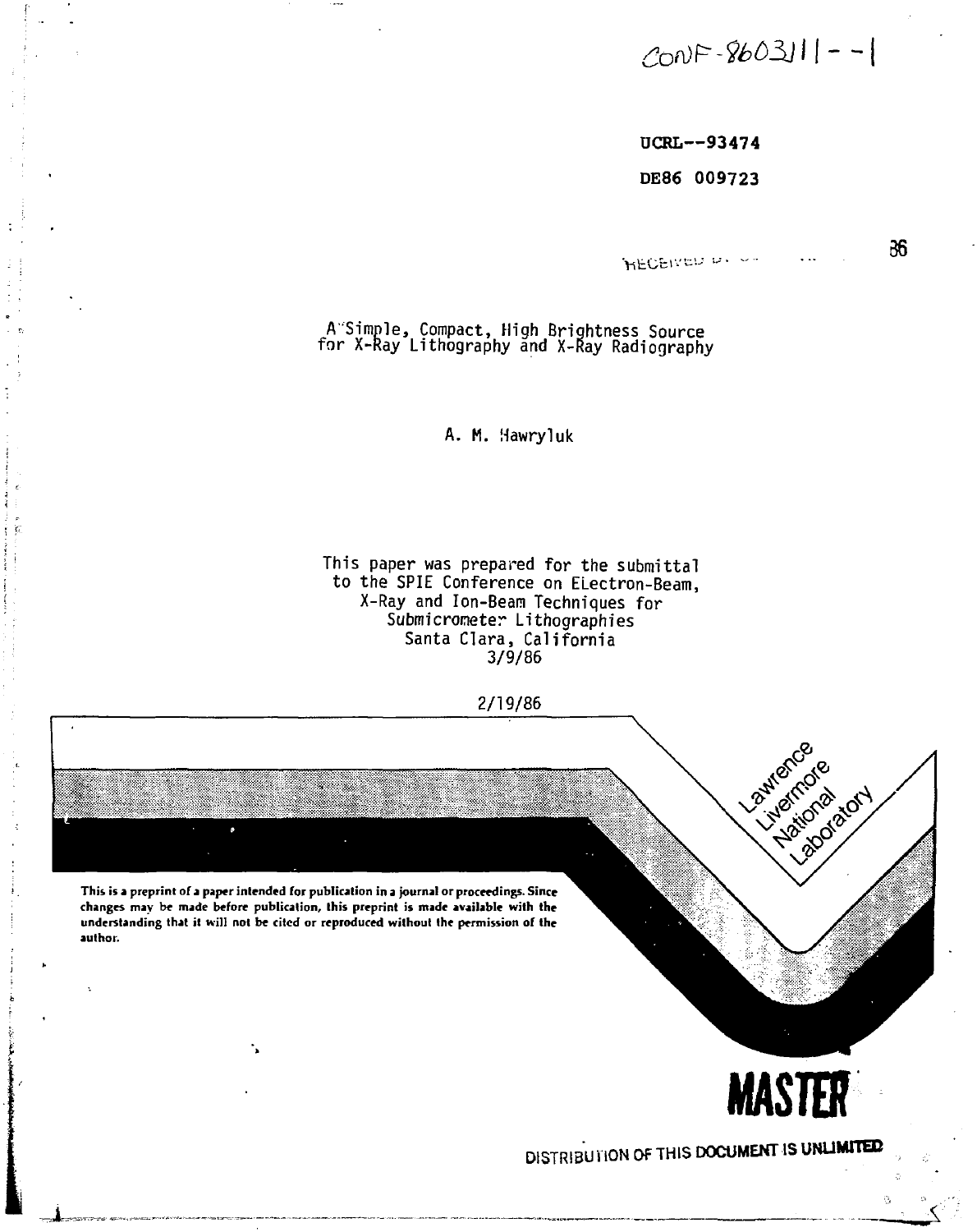### **MSCl.AIMKR**

 $\ddot{\phantom{1}}$ 

 $\overline{ }$ 

**litis document was prepared as an account of work sponsored h> an agency of the United States Government. Neither the United States Government nor the University of California nor any of their employee.?, makes any warranty, express or implied, or assumes any legal liability or responsibility far the accuracy, completeness, or usefulnew of any information, apparatus, product, or process disclosed, or represents that its use would not infringe privately owned rights. Reference hvreia to any specific commercial products, process, or service by trade name, trademark, manufacturer, or otherwise, does not necessarily constitute or imply its endorsement, recommendation, or favoring by the United States Government or the University or California. The tiews and opinions of authors expressed herein do not necessarily state or reflect (hose of the United States Government or the University of California, and [\hall n](file:///hall)ot**  be used for advertising or product endorsement purposes.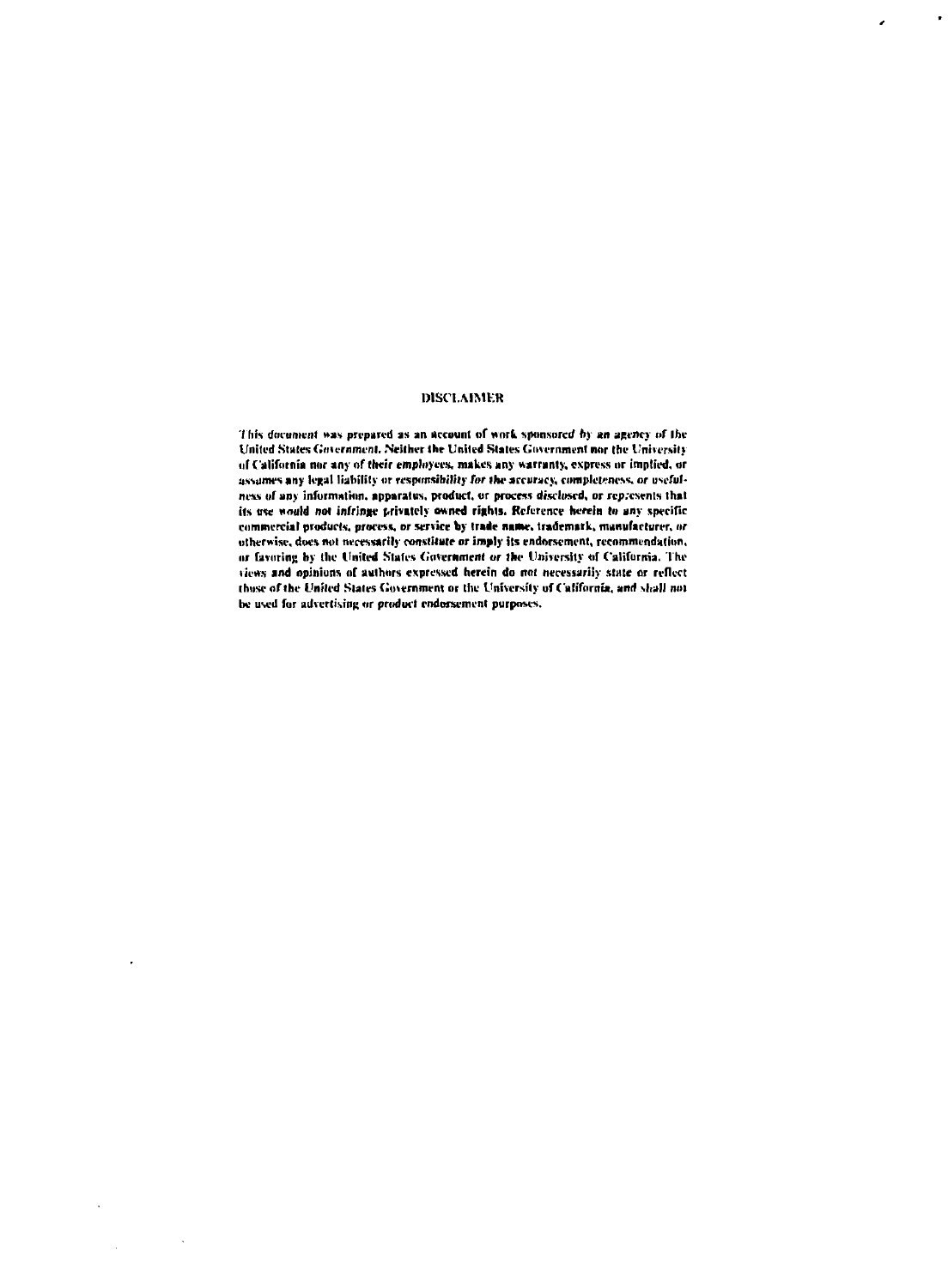### **A Simple, Compact, High Brightness Source for X-Ray Lithography and X-Ray Radiography\***

### **Andrew H. Ilawryluk**

### **Lawrence Livermore National laboratory, P.O. Box 5508, Llvermore, California 94550**

### **Abstract**

**A simple, compact, high brightness x-ray source has recently been built. This source utilizes a commercially available, cylindrical geometry electron beam evaporator, which has been modified to enhance**  the thermal cooling to the anode. Cooling is accomplished by using standard, low-conductivity laboratory<br>water, with an inlet pressure of less than 50 psi, and a flow rate of approximately 0.3 gal./min. The anode<br>is an i **size (FWHH). The anode has been operated at 1 KM e-beam power (10 KV, 100 ma). Higher operating levels will be Investigated. A variety of different x-ray lines can be obtained by the simple interchange of anodes of different materials. Typical anodes are made from easily machined metals, or materials which are vacuum deposited onto a copper anode. Typically, a few microns of material is sufficient to stop 10 KV**  electrons without significantly decreasing the thermal conductivity through the anode. The small size and<br>high brightness of this source make it useful for step and repeat exposures over several square centimeter **areas, especially 1n a research laboratory environment. For an aluminum anode, the estimated Al-K x-ray flux at 10 cms. from the source Is 70 pW/cm\*.** 

### **Introduction**

**Compact, bright and simple to operate x-ray sources are useful for a variety of reasons, including x-ray lithography and radiography. In the following paper, we describe an electron-beam excited x-ray source which Is useful, especially 1n a research environment. The source has a small, sub-millimeter, spat size and Is relatively bright. In addition, it Is staple to maintain, and Inexpensive to build.** 

It is clear that there is much interest in a high power, bright x-ray source which can be commercially<br>used for x-ray lithography. These sources include "gas-puffs," laser produced plasmas" and more<br>conventional electron b **commercially available' but are often prohibitive In cost for research environments. However, recent developments at LLHL have shown that 1t is possible to build an Inexpensive conventional source and obtain the x-ray brightness similar to that of a more expensive systems. The source that we have built is water cooled with standard (1 rti-cm) laboratory water, at relatively low inlet water pressure (SO psl), and flow rate (20 cc/sec). The anode is Interchangeable so that different x-ray lines can be obtained by using different x-ray anodes.** 

### **The X-Ray Source**

**The x-ray source Is a modified commercially available electron beam evaporator, available from VG Instruments.\* The evaporator Is cyllndrically symmetric, and runs with the filament at high negative potential. Two cathode shields, also biased at a high negative potential, focus the electrons to the grounded anode (Fig. 1). Under proper mechanical focussing. It is possible to focus electrons from the filament to a spot of approximately 1 mm on the anode. Previous work has already demonstrated this source**  for x-rz<sub>y</sub> lithography by replacing the electron beam hearth with either a carbon or copper anode, and adding **an electron deflector to deflect any backseattered electrons away from the exposed wafer.' Recent modifications have made it possible to use an Interchangeable anode (Fig, 2), and Increase the thermal loading on ihe anode by using an Inverted cone {fig. 3), (All anodes to date are machined from copper for high heat conductivity, and different x-ray line emission Is obtained by coating • copper anode with 10-20 microns of material, such as aluminum, silver, etc.) Additionally, the original electron beam evaporator was designed to operate vertically, and both parts of the cathode shield assembly were held by gravity. To operate the source either horizontally or Inverted, we "tack-welded\* the Inner cathode shield to its support, and held the outer cathode shield in place with three small set-screws.** 

To electrically drive the x-ray source, we used a high voltage power supply plus a filament transformer.<br>Fig. 4). By overdriving the filament (approximately 30 mmps), the emission current is saturated, so that it is virtually insensitive to thermal drifts in the filament, and the emission is stable. In addition, by<br>varying the geometry of the inner cathode shield, it is nossible to change the saturated emission current<br>for a gi chosen for a particular x-ray anode. For example, to optimize the emission from an aluminum anode (Atg = 1.5 KeV), we would operate at approximately three times the ionization potential, or roughly 4.5 KV. For<br>a maximum thermal load of 1 KW, we desire 220 ma emission current, which requires a value of X = 22 mm for the inner cathode shield. Alternatively, a 1 KW loaded chromium anode (Cr<sub>K</sub> = 5.4 KeV) should be run at **16 KV, 60 ma and X x 26 mm.** 

**\*Work performed under the auspices of the U. S. Department of Energy by the Lawrence Llvermor\* National Laboratory under contract number W-7405-ENG-48.** 

*lli\\.i(": ••!'* 

 $11a$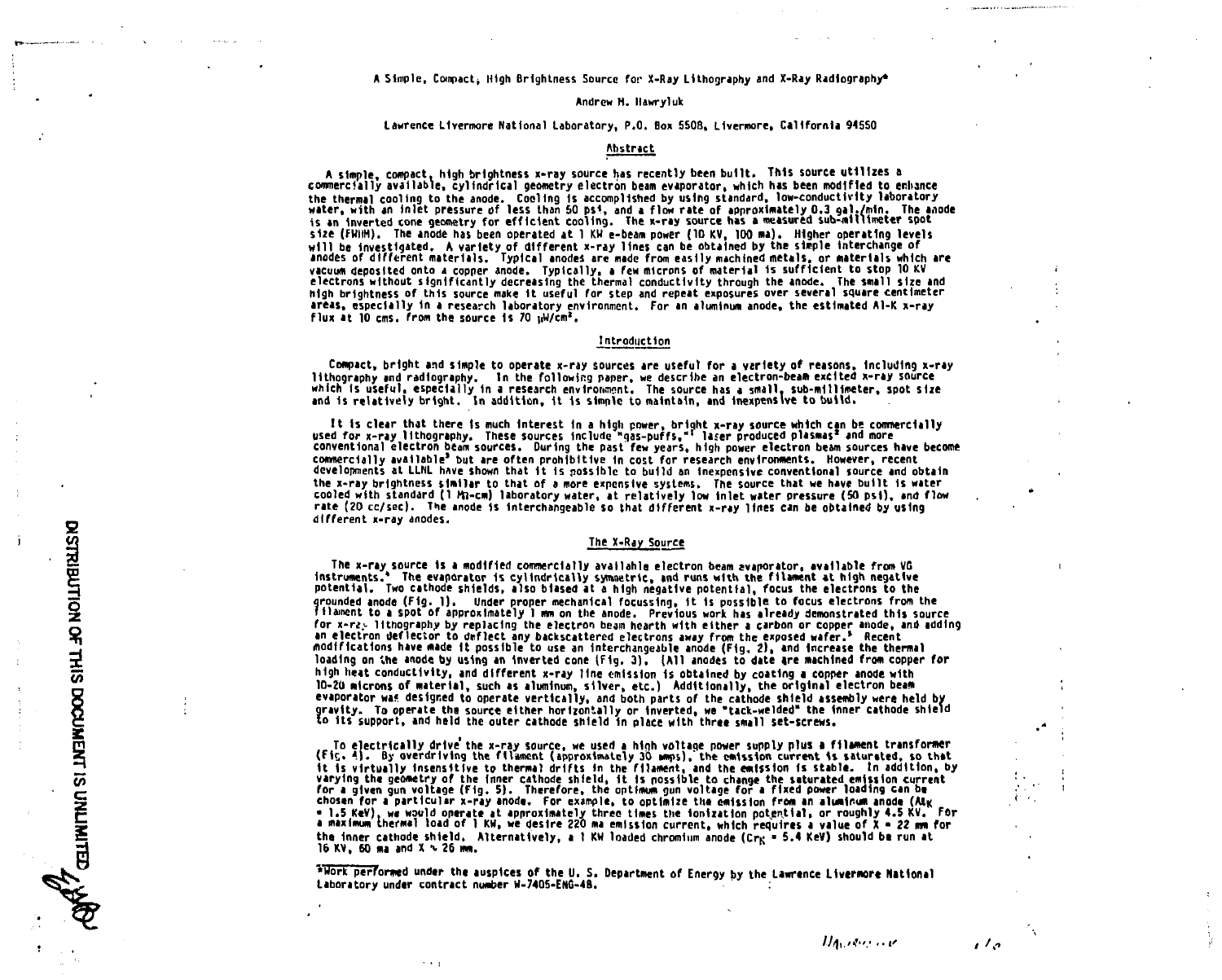

**1. A line drawing Illustrating the cylindrically symmetric, x-rsy source. The cathode shields deflect the electrons from the ftlfment onto the water cooled anode. An external mechanical adjustment focusscs the snurce by sliding the cathode shield up and down.** 

### **Thermal Loading**

io increase the prightness of the source, it is necessary to increase the permissible thermal loading on<br>the anode. One of the most thermally conductive (and easily machinable) materials is copper, but according<br>to Müller<sup></sup> melts. A reasonable, safe limit is approximately 400 watts. To increase this limit, two modifications were<br>incorporated: first, the anode is thin walled and water cooled; and second, the anode is designed with an **Inverted cone, The Inverted cone (Fig. 3) Increases the copper cross-sectional area to the electron heating by approximately four times that compared to a planar anode with an equlllvent projected x-ray source size. The high take-off angle reduces the x-ray flux onto the sample\* but the total effect of the Inverted cone still Increases the x-ray'flux onto the sample for cones with Included angles** *Z* **30\*. In addition, the**  thin walled, water cooled anode efficiently removes the 1 KW of e-beam power deposited on the anode. Since<br>the water cools a grounded anode, no special precautions are needed to prevent either electro-chemical reactions or electrical arcing in the water. Normal operating conditions require approximately 2D cc/sec of<br>I Mn-cm laboratory water flowing through the anode (with an inlet pressure of 50 psi). Under steady state<br>conditio **anode because it breaks-up any laminar-flow layer along the copper surface.** 

*Ilfl*•.)<?>// *ufi* 

ہ/ د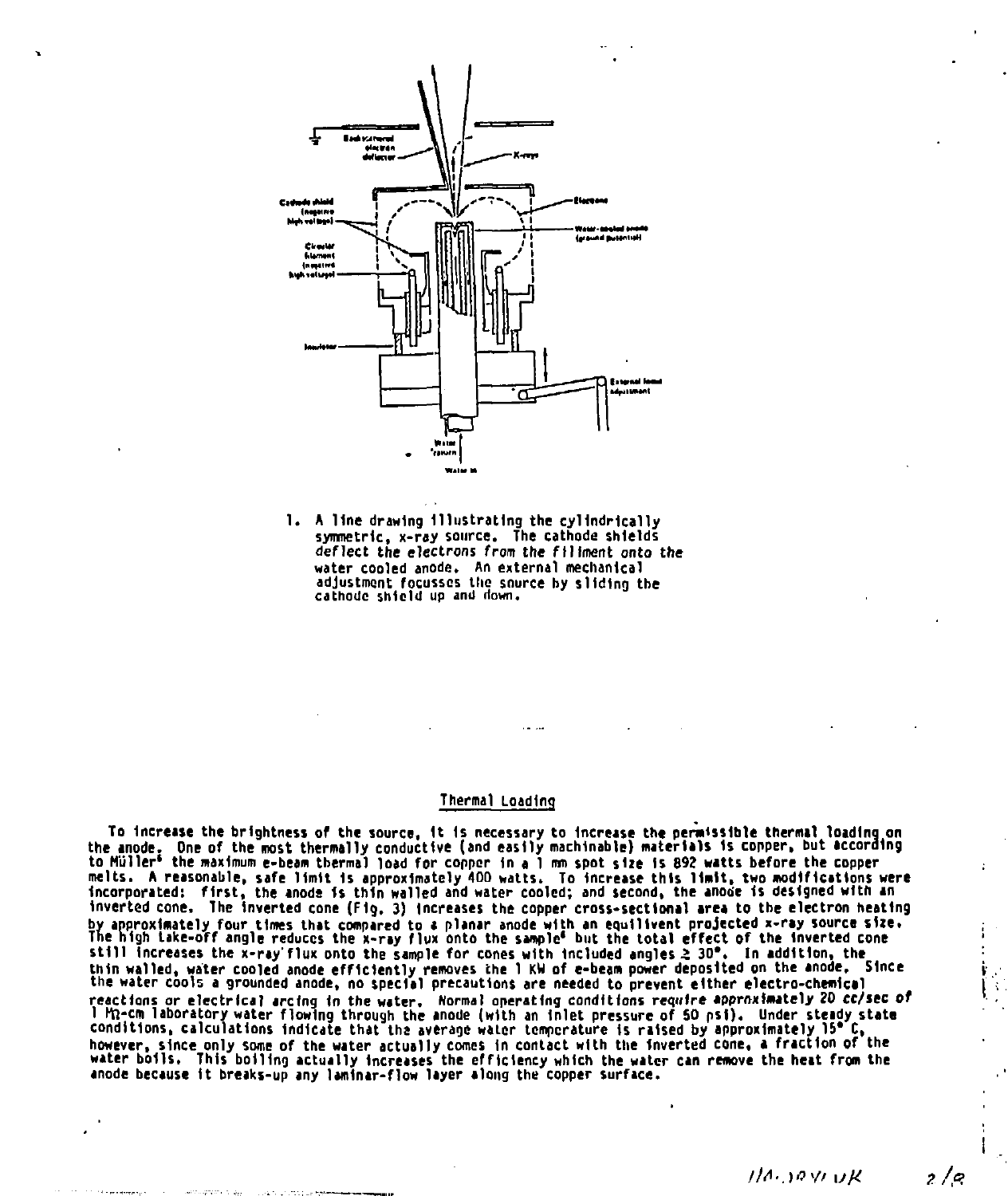

**2a. A picture of the anode mounted on a vacuum flange. Different x-ray emission can be obtained by replacement with an anode made from, or overcoated with, different material.** 





**Zb. Tht machined, Invtrttd cont-thapt, copper anode. 2c. Same as 2b, txctpt coattd with 20 microns of aluminum.** 

*//AtJAyt-UK* **3/17**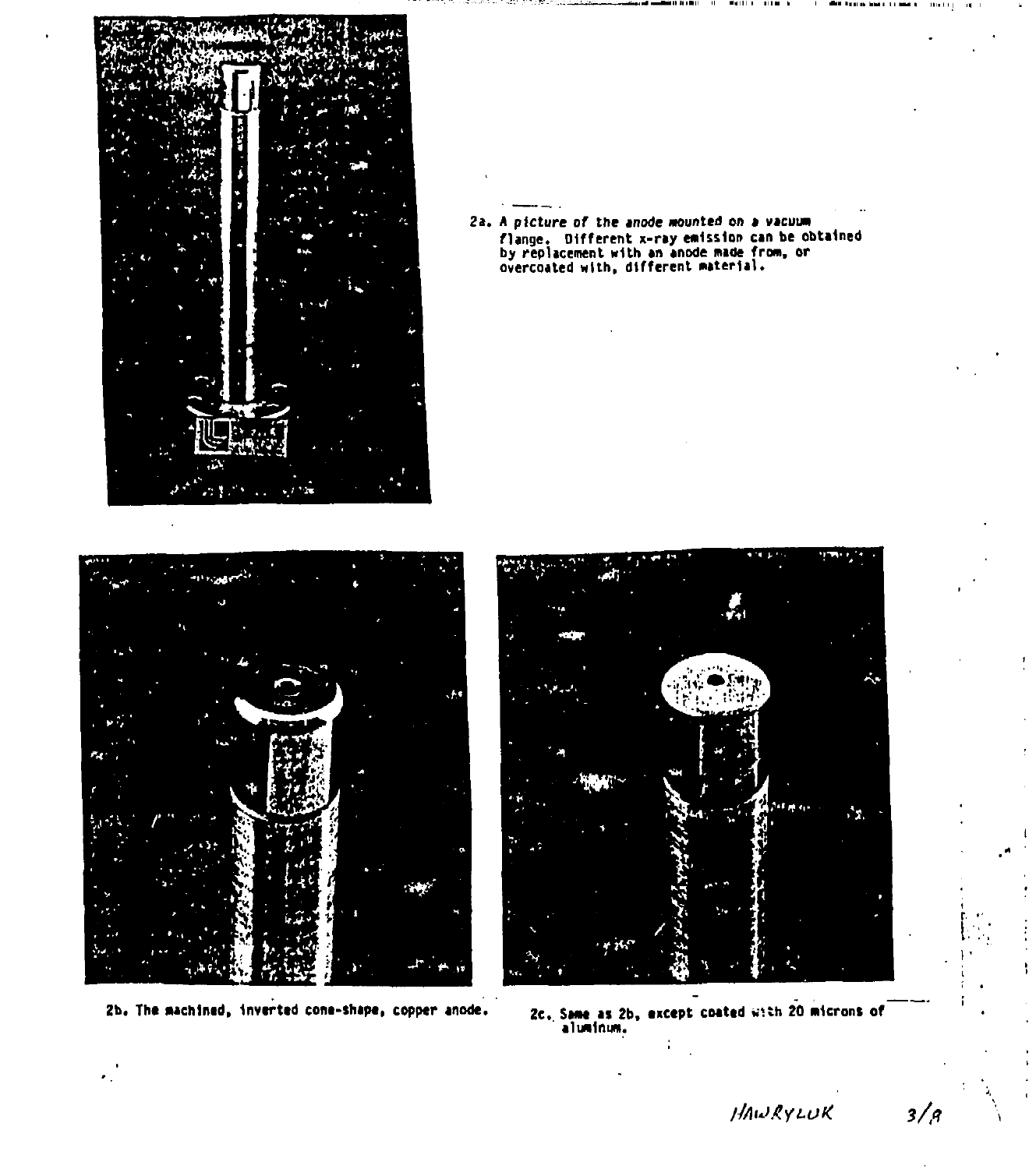



A line drawing of the high-voltage electronics used to drive this source.

**3. A schematic Illustration of the inverted cone design used for this work.** 

**To maximize the thermal loading on the anode, the anode material must be made of high thermal conductivity material. Copper was chosen as our anode material, and to change x-ray line emission,**  10-20 microns of material can be deposited onto the copper anode. 10 keV electrons are effectively stopped<br>by this deposited layer, and few electrons actually penetrate the deposited overcoat and excite copper **x-rays. As a result, the x-rays emitted from this anode are the typical line emissions from the overcoat. The thermal conductivity of this thin deposited layer does not severely affect the overall thermal conductivity of the anode. In Table 1, the thermal conductivity of many common materials are listed, and calculations Indicate that the effective thermal conductivity of the copper with an overcoat Is not significantly decreased from the thermal conductivity of the base copper for overcoats less than 20 microns thick and thermal conductivities greater than SO W/inct-'K. As a result, many different materials can be used as an overcoat to generate various x-ray line emus Ions.** 

#### **X-Ray Detection and Source Characterization**

**For both x-ray Imaging and spectroscopic measurement of the anode emission, an x-ray charged coupled device (CCD) was used.' The front Illuminated, virtual phase CCD chip, made by Texas Instruments, Inc., has a 390 x 584 pixel array (2 x 10<sup>s</sup> pixels). Since each pixel 1s 22 microns square, the total active area Is 8,6 x 12.8 imt. The pixel capacity is 4 x 10<sup>s</sup> electrons, and the CCD is sensitive to x-ray photons with energies from M).5 to 15 KeV. An Incident photon produces hole-electron pairs, and the number of electrons trapped In a pixel Is linearly dependent upon the number of x-ray photons and the x-ray energy Incident upon the pixel. For Imaging purposes, we can use all or part of the 39B x 584 array. The number of electrons recorded In each pixel Is then displayed on a CUT.** 

**An x-ray pinhole camera, utilizing a 10 micron pinhole, was used to produce a 5 times magnified Image of**  the source onto the CCD chip. The source operating conditions could then be varied to determine source size<br>effects in real time. Both external mechanical focusing of the cathode shield assembly and accelerating gun **voltage were varied, and both were seen to have a large effect on the x-ray source size. At operating voltages less than 4 KV, the source was annular, and It was impossible to obtain a single spot for the source emission, f 1g. 6. However, at voltages greater than 6 KV, It was possible to focus the electrons deeu Into the anode cone, and obtain a single, bright spot. Fig. 7. The measured FMHH of the source 1n Fig. 7 Is approximately 0.5 ran.** 

*lift.,, ifi? t'tf* 

4 /r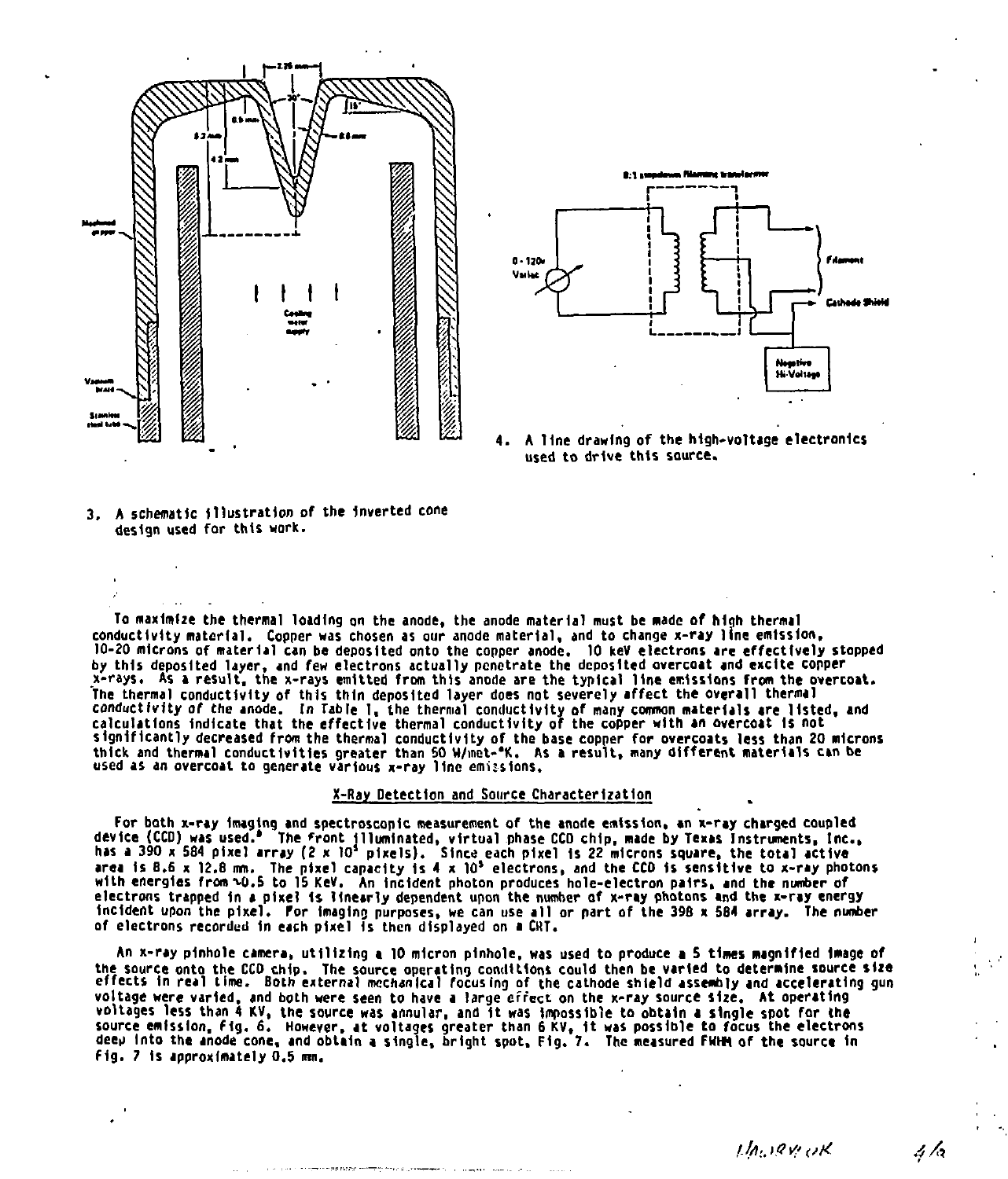

**5. Saturated emission current versus cathode shield geometry.** 

# $\sim 10^{-10}$  per  $\sim$  $1 - 16$ **: r4w.;-v-ViV'^**  <del>ं का</del>क्**री** श्लोण '

**6. An x-ray pinhole Image of the source operating under best focus and with an accelerating voltage** 

# **TABLE 1**

**Thermal Conductivities of Selected Materials'** 

| Thermal Conductivity |
|----------------------|
| (W/met-"K)<br>393    |
|                      |
| 234                  |
| 172                  |
| 313                  |
| 422                  |
| 150                  |
| 50                   |
| 5-580                |
|                      |



**An x-ray pinholt Image of the source operating under best focus and with an accelerating voltage of 8 KV.** 

*IfAi-itVitiv* 6/8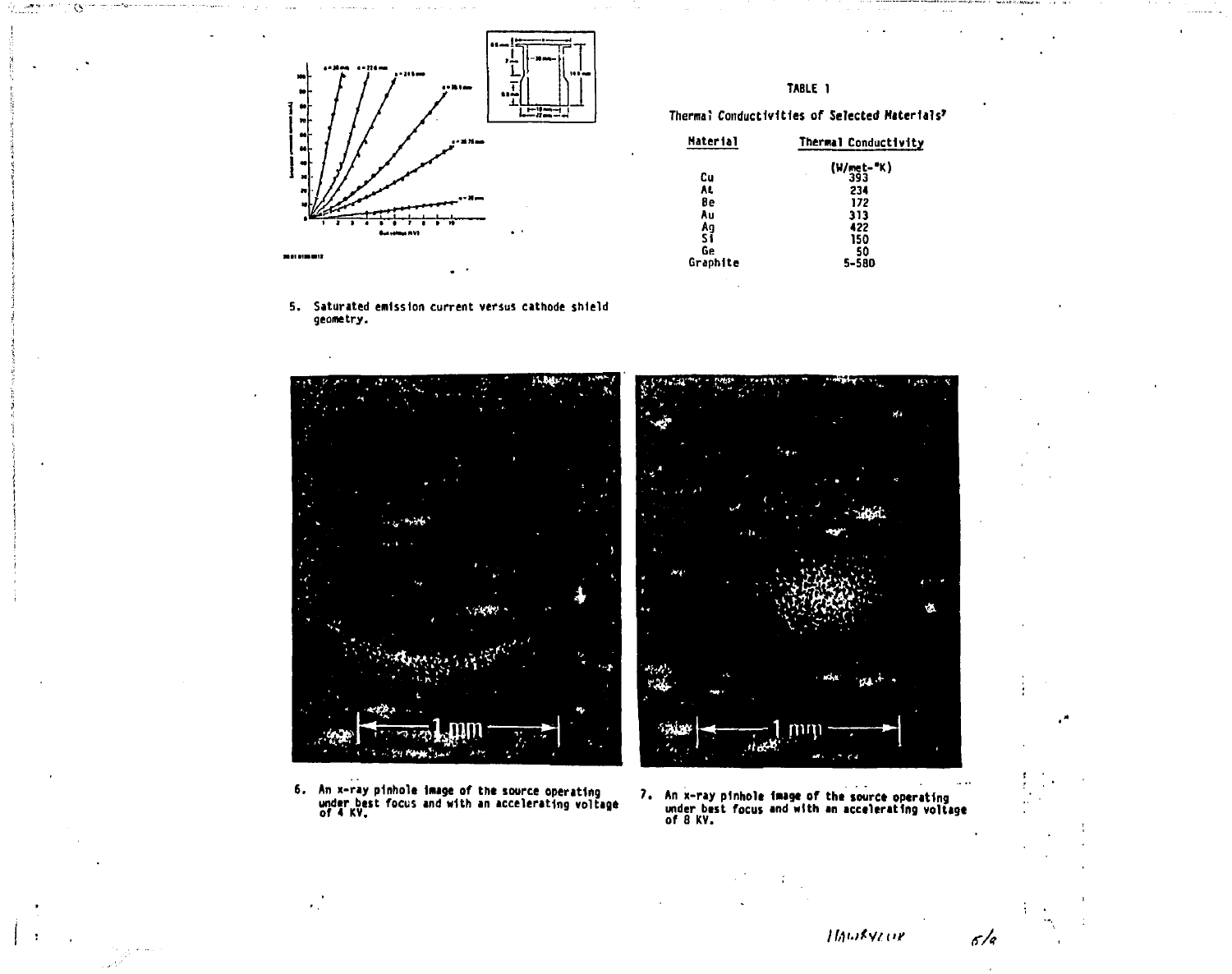**The x-ray CCD can also be used for spectroscopic measurements. Under low flux conditions, such that only one x-ray photon 1s Incident per CCD pixel, the number of recorded electrons In the pixel Is directly related to the x-ray photon energy. A histogram of the number of electrons recorded In a single pixel verses the number of pixels with that value is a measurement of the x-ray spectrum. Readout noise**  determines the lower energy limit for this measurement which for our case is approximately 900 eV.<br>spectrum of the x-ray emission from the copper anode with a 4 KV accelerating voltage and filtered through a<br>25 micron Be f Be filtering. The same spectrum, but further filtered with a one micron aluminum foil, was also measured,<br>Fig. 8b, which clearly shows the aluminum absorption edge. The x-ray emission from an anode coated with **20 microns of aluminum and with 5 KV accelerating voltage was also measured. Fig. 9, which clearly shows the characteristic x-ray emission from an aluminum anode without any apparent Cu-L radiation.** 

### **Source Brightness and X-Ray Lithography Applications**

**Based on the published conversion efficiency and geometry factor (take-off angls) for an aluminum**  anode,<sup>2</sup> the Aty x-ray flux at 10 cms from the anode Is approximately 70 uV/cm<sup>2</sup>. It is difficult **to compare x-ray source brightness for different sources due to different anode materials and take-off angles. However, a reasonable figure of merit is the electron beam power loading on the anode, relative to the x-ray source sl2e in Watts/cm\*. For example, the source described 1n this paper can operate at 1 KW**  e-beam loading, and the x-ray emission indicates a sub-millimeter source size, producing a figure of merit<br>of approximately 1 - 3 x lo<sup>a</sup>n/cm<sup>4</sup>. (it appears that this anode can handle more thermal loading, but<br>this has no **listed 1n Table 2. As can be seen, the figure of merit Indicates that this source is competitive with many other, more complex systems, although It should be pointed out that if total energy is the only criterion (rather than source brightness), then the Rlgaku rotating anode system 1s the most intense, what makes the source described In this paper particularly attractive is Its simplicity, ease of operation and low cost.** 

**Recently, the first x-ray replication using this system was performed. A copper anode, operating at 4 KV and 70 ma (280 Watts), was used. The mask was a free standing thick (>1 micron) gold zone plate pattern, and was in intimate contact with a 2 Inch diameter silicon wafer, coated with 1 micron of PHHA. The source to sample distance was 15 cms, and the exposure time was 8 hours. After 45 seconds of development In 60< MIBK, 40% IPA, the sample was clearly over developed. Indicating that the exposure time can be reduced. We estimate that using PHHA as our resist and with a 10 cm source to sample distance, exposure times of 1 hour are achievable using a Cu anode operating at 1 KW e-beam power. SEH micrographs of the exposed pattern were not available at publication time, but will be shown at the meeting.** 





**8a. The measured spectrum emitted from a copper anode, with a 4 KV accelerating voltage. A 25 micron Be foil was used as a filter between the source and the CCO.** 

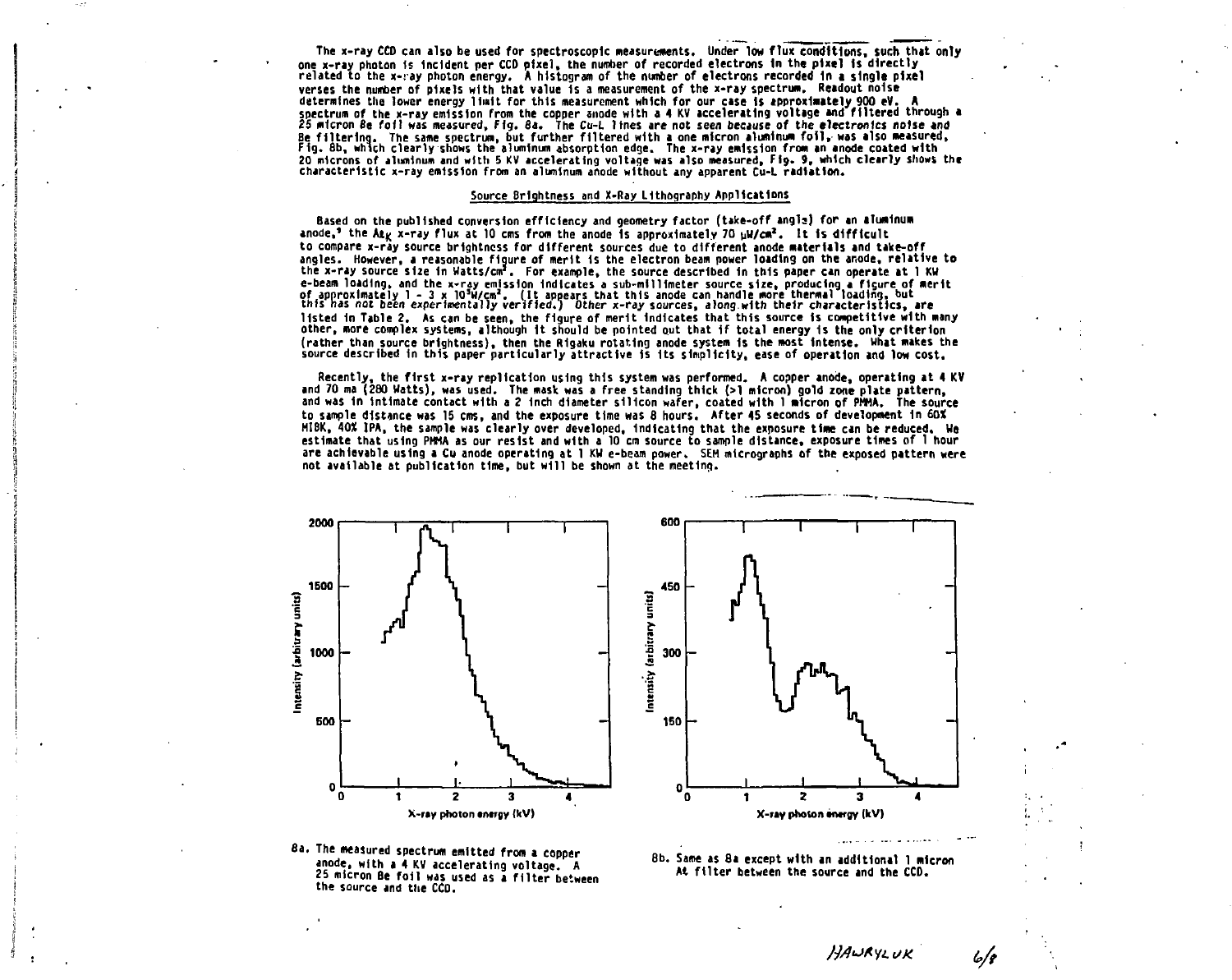

9a. The measured spectrum emitted from a copper anode<br>overcoated with 20 microns of aluminum, and with<br>a 5 KV accelerating voltage. A 25 micron Be foil<br>was used as a filter between the source and the<br>CCD. Notice the charac



### **Tahle 2**

## **Comparison of Different Sources**

| Source                   | e-beam<br>Power Loading | X-Ray<br>Source Size                 | e-beam Power<br>Density on<br>Anode (W/cm <sup>2</sup> ) |
|--------------------------|-------------------------|--------------------------------------|----------------------------------------------------------|
| Rigaku Ru-1500           | 90 KW                   | 1 x 10 mm                            | $9 \times 10^{5}$                                        |
| Kevex <sup>10</sup>      | 4.5 KW                  | Annulus: 3 mm DD<br>$\sim$ 1 mm $10$ | $7 \times 10^6$                                          |
| HP <sup>11</sup><br>٠    | >6.2 KW                 | Annulus: 3 mm OD<br>าไกล ID          | >10 <sup>3</sup>                                         |
| Maldanado <sup>1,2</sup> | 4-8 KW                  | 3 mm diameter                        | $5 \times 10^{6} - 1 \times 10^{6}$                      |
| Gaines <sup>13</sup>     | 3 KW                    | 3-35 mm diameter                     | $2 \times 10^{3} - 4 \times 10^{6}$                      |
| <b>LLNL</b>              | 1 KW                    | < 1 mm diameter                      | $1 - 3 \times 10^5$                                      |
|                          |                         |                                      |                                                          |

**SEPTIMARY** 

**,** */.*